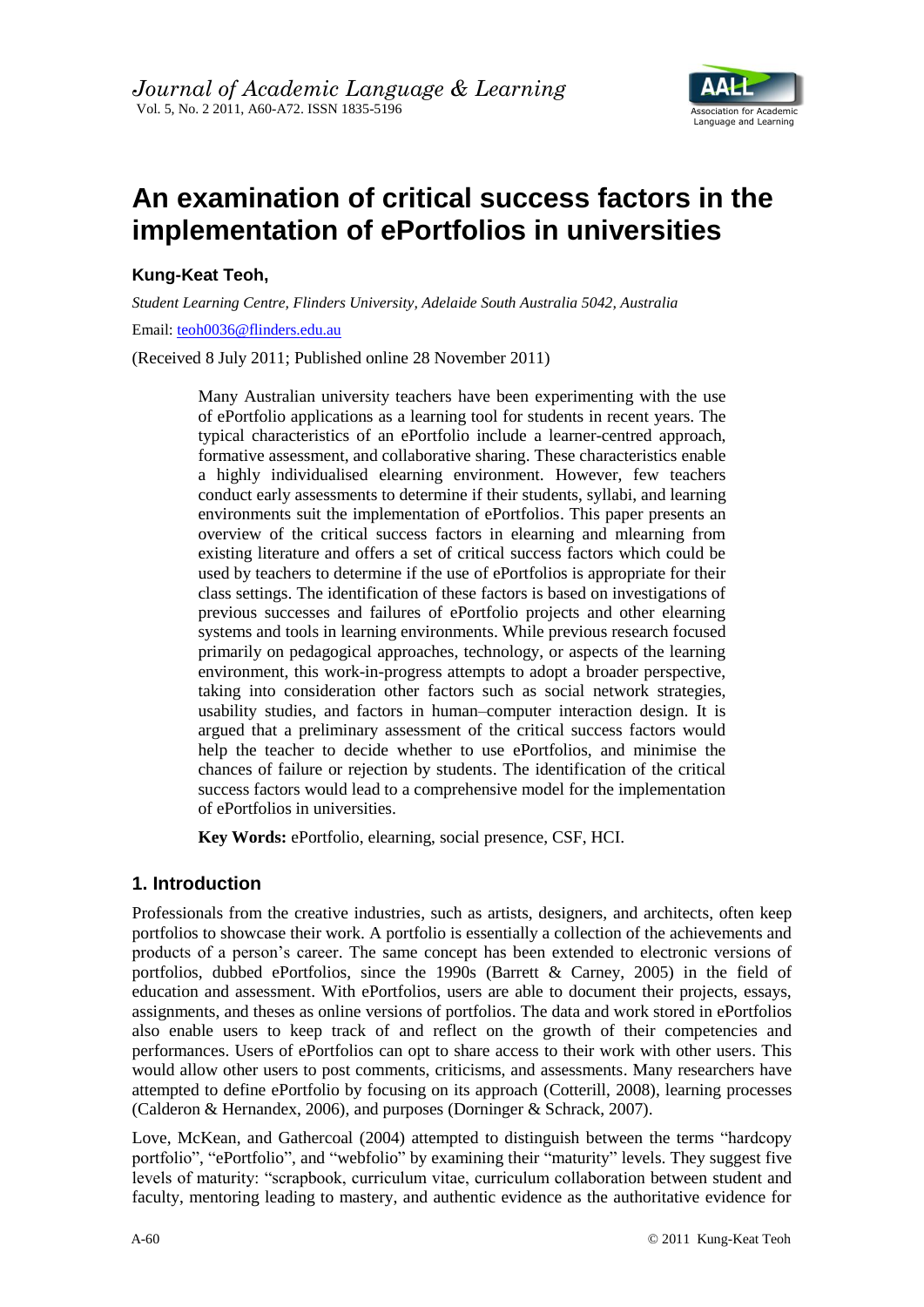assessment, evaluation, and reporting" (Love et al., 2004, p. 26). The researchers elaborate that "hardcopy portfolios" are paper based, "ePortfolios" are digital (could be stored in any memory device), while "webfolios" are internet based. The authors posit that only webfolios could achieve all five levels of maturity, while hardcopy portfolios and ePortfolios merely achieve the first two levels of maturity, being showcase portfolios at best (Love et al., 2004, p. 26). In this paper, however, our use of the term "ePortfolio" takes into consideration all forms of digital portfolios. Since the World Wide Web supports any digital form of data, the line of separation between ePortfolios and webfolios is grey at best. In the context of education, we also do not perceive "showcase portfolios" to be any different from "educational assessment portfolios", and argue that a "showcase" is merely the end result of the learning process of an ePortfolio project. In other words, the journey leading to the showcases in ePortfolios is always a learning process, irrespective of whether it is formal or informal. However, the use of ePortfolios in education institutes usually requires teachers to formalise the learning processes and assessment. It should be stressed, nevertheless, that is not the intention of this paper to discuss or debate the different types of ePortfolios. Instead, this paper adopts Brown's (2008) definition of ePortfolio as "an online collection of reflections and digital artefacts that students can use to demonstrate their development over time" (p. 43).

Though introduced in the nineties, ePortfolios became increasingly popular in higher learning institutions only recently (Ishaya & Wood, 2005, p. 1). In 2007-2008, four universities in Australia (Queensland University of Technology, University of Wollongong, University of New England, and University of Melbourne), worked with the Australian Learning and Teaching Council (ALTC) and experimented with the use of ePortfolios (Hallam et al., 2008). Other universities such as RMIT began testing the use of ePortfolios in 2008 (Botterill, Allan,  $\&$ Brooks, 2008).

The benefits of an ePortfolio learning system as opposed to the typical traditional elearning system is that it allows for reflective learning, is suitable for constructivist approaches (Chau  $\&$ Cheng, 2010), is a manifestation of the life-long learning philosophy (Barker, 2006; Dorninger & Schrack, 2008; McAllister, Hallam, & Harper, 2008), and acts as a single repository for work done (Ittelson, 2001). In other words, the ePortfolio is thought to be an appropriate application for modern teaching, especially in higher institutions of learning, where many educators are moving towards life-long learning strategies. Though ePortfolios have been touted to be the next generation elearning tool (Barker, 2006, p. 3; Ittelson, 2001, p. 44), most implementations of ePortfolio projects in universities do not take into account the new sets of problems and challenges, and choose to treat them like typical elearning software or applications. One of the key research areas for ePortfolio implementations is, hence, the identification of success factors (Dorninger & Schrack, 2008).

This article proposes a set of possible Critical Success Factors (CSFs) for ePortfolios based on the analysis of existing literature. Four of the CSFs are derived from an overview of previous CSF studies on elearning and mlearning (i.e. mobile learning), while two are based on studies of website usability and social network applications.

# **2. Overview of CSF studies in elearning and mlearning**

Critical success factor (CSF) is a concept developed by Rockart in 1979 (as cited in Turban, McLean, & Wetherbe, 1999). It has been used widely in the area of knowledge management, especially by information systems specialists. According to Freund (Selim, 2007), critical success factors are "those things that must be done if a company is to be successful" (p. 397). In other words, identifying CSFs is crucial for an organisation or a project to achieve its aims. Traditionally, CSFs are developed through a series of personal interviews followed by refinements through the organisational objectives (Laudon & Laudon, 2006; Turban et al., 1999). CSFs are often strategic, managerial, or operational in nature and should be measurable, easy to monitor, and able to be benchmarked to standards (Turban et al., 1999). As CSFs are generally designed along the perimeters of the objectives of the project, they help project managers keep the projects in check if used efficiently.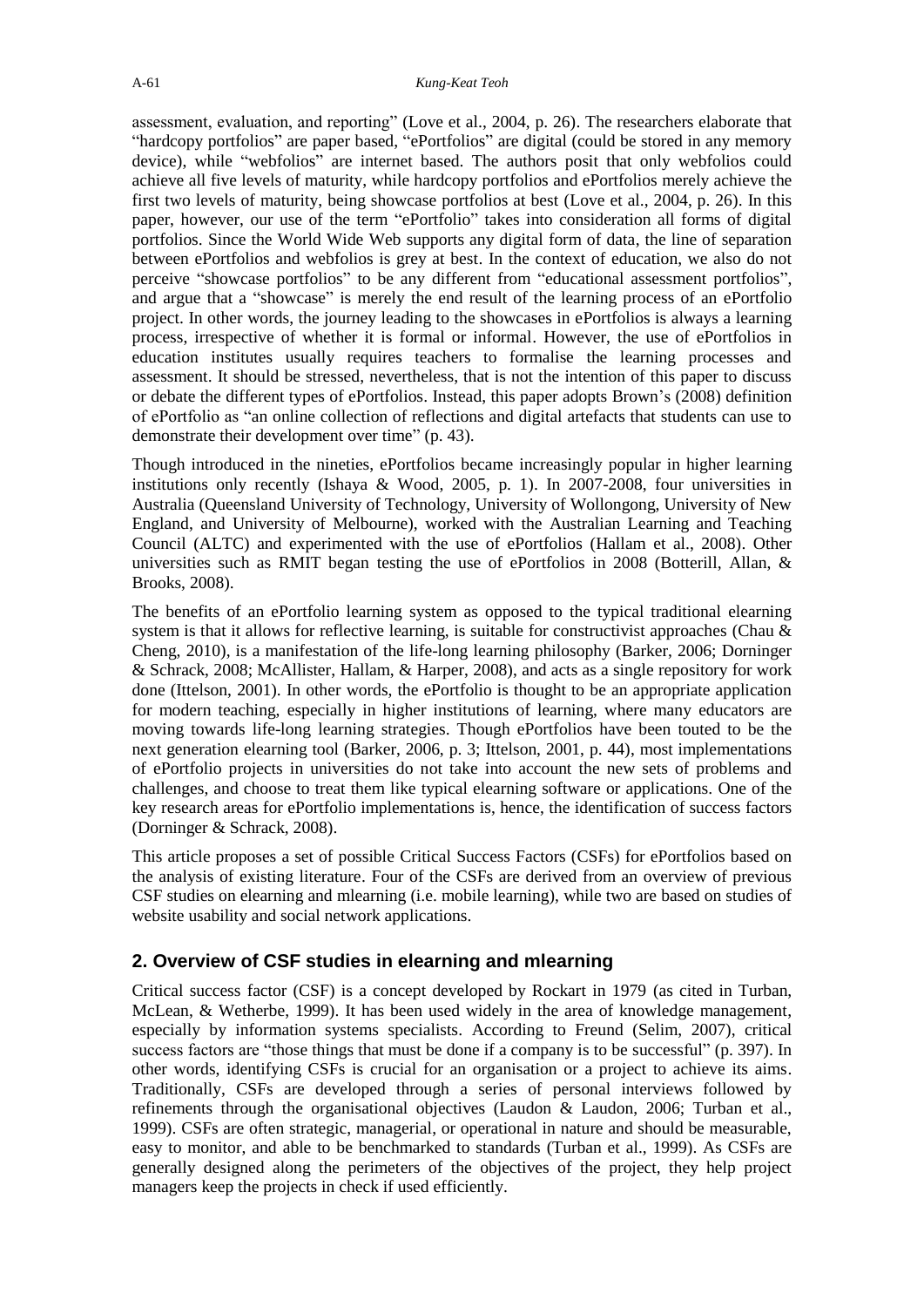In the last decade, some researchers have attempted to identify CSFs in elearning (Selim, 2007; Soong, Chan, Chua, & Loh, 2001; Sun, Tsai, Finger, Chen, & Yeh, 2008; Testa & Freitas, 2004; Volery & Lord, 2000). At the same time, other researchers (Barker, Krull, & Mallinson, 2005; Cochrane, 2010; Herrington & Herrington, 2007) have looked into the CSFs of mobile learning. While the use of ePortfolios is fast gaining popularity in the tertiary education system, very few studies which specifically focus on ePortfolio CSFs have been conducted.

To obtain a general overview of CSFs in elearning and mlearning, an analysis of five different key studies was conducted. Of these, only one (Gathercoal et al., 2002) focused specifically on ePortfolios. The five studies are as follows.

# **2.1. Study 1**

Cochrane and Bateman (2010) conducted studies on mlearning projects for three years. Their studies attempted to explore the key factors for the integration of wireless mobile devices within tertiary education courses. The research adopted an action research methodology using five case studies. The study concluded that the CSFs for mlearning are:

the level of pedagogical integration of the technology into the course criteria and assessment, the level of lecturer modelling of the pedagogical use of the tools, the creation of a learning community, the appropriate choice of mobile devices and Web 2.0 social software, technological and pedagogical support, and allowing time for developing an ontological shift, both for lecturers and the students. (Cochrane & Bateman, 2010, p. 6).

While most of these CSFs are self-explanatory, the researchers elaborated that "the level of lecturer modelling of the pedagogical use of the tools" refers to how a lecturer steers a student to reach the level of the lecturer's competency (Cochrane, 2010, p. 3). This CSF also includes the development of relevant activities based on social constructivist theories (Cochrane, 2010, p. 3).

# **2.2. Study 2**

In 2002, Gathercoal, Love, Bryde, and McKean (2002) proposed a comprehensive list of CSFs for the successful implementation of webfolios. The CSFs proposed by the researchers were based on the experiences gathered during the implementation of a webfolio project in the California Lutheran University's School of Education. The CSFs proposed include: information services cooperation, administrative support, technology infrastructure, portfolio culture, student learning-centred culture, "implementing force" and project champions, implementation milestones, training and help resources, faculty commitment, a standards- or competency-based curriculum, integrated curriculum developed by teams of faculty, and feedback provided by supervisors and mentors using the webfolio. While the list of CSFs provided by the researchers provided early clues to possible CSFs for ePortfolios, they are unfortunately not based on a systematic qualitative or quantitative methodology.

# **2.3. Study 3**

A quantitative study by Volery and Lord (2000) collected 47 responses to online learning administered to students at Curtin Business School's Global Business 650 course. The aim of the survey was to collect data to form CSFs for online learning (Volery & Lord, 2000, p. 216). Based on a factor analysis performed on the data, three CSFs were identified: "technology (ease of access and navigation, interface design and level of interaction); the instructor (attitudes towards students, instructor technical competence and classroom interaction); and the previous use of technology from a student's perspective" (Volery & Lord, 2000, p. 222). The researchers identified two limitations of their studies: the small sample size  $(n = 47)$ , and the unavailability of student grades as a measure of student performance.

# **2.4. Study 4**

Selim's study (2007) on the CSFs for elearning was based on a survey administered to 900 undergraduates at the United Arab Emirates University ( $n = 538$ ). Using structural equation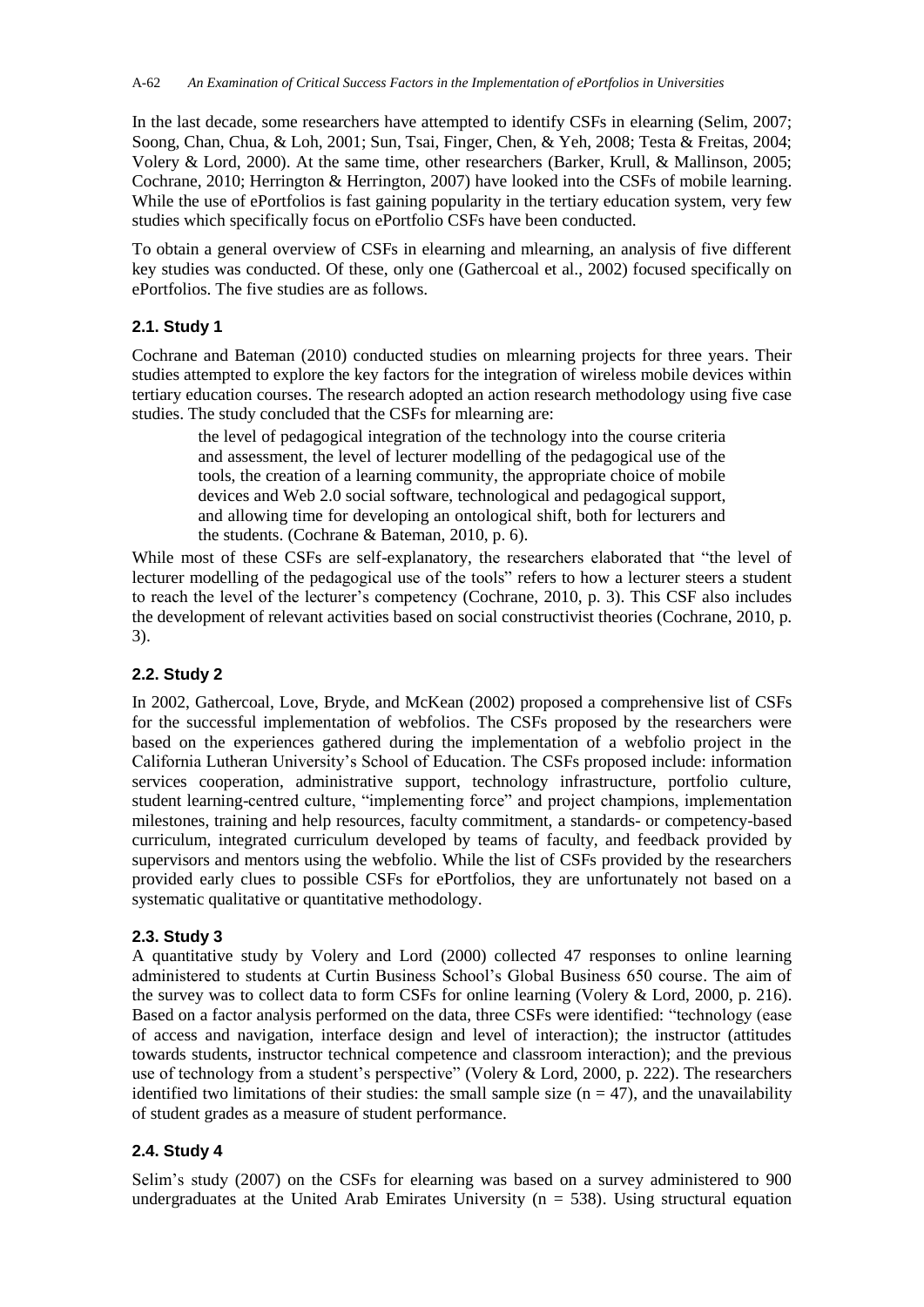modelling, the study identified eight CSFs which were classified under four broad categories: instructor characteristics (attitude towards and control of technology, and teaching style); student characteristics (computer competency, interactive collaboration, and elearning course content and design); technology (ease of access and infrastructure); and university support. Selim (2007, p. 409) examined the critical level of the CSFs by determining the validity coefficients of each CSF and its expected criticality levels. However, it does not explore any causal relation between the CSFs proposed.

## **2.5. Study 5**

The work by Soong, Chan, Chua, and Loh (2001) on CSFs for online course resources at Nanyang Technological University resulted in five CSFs: human factors (adequate time and effort by instructors, instructional motivational skills); technical competency (instructor and student to be IT competent); mindset (instructor and students should have a constructivist mindset); level of collaboration (course design – high levels of collaboration, marks for online discussions); and perceived IT infrastructure (online resources to be perceived as user-friendly and useful, and technical support for instructors and students). The study was based on interviews with instructors, a survey of students, and records from forum logs and emails.

Table 1 summarises the CSFs identified in the five studies above by re-classifying them into groups which share similar characteristics.

# **3. Re-classified critical success factors**

While the methodologies adopted by the researchers described in Section 2 differ, it is clear that many generalisations and shared findings can be drawn from the results of their studies. An analysis of the factors in the five studies reveals that the CSFs proposed could be represented by four major categories. The Venn diagram in Figure 1 shows how the CSFs in Table 1 could be represented broadly by these factors. The groups are: user, infrastructure, learning approach and teaching pedagogy, and community. The descriptions of the four factors in this section take careful consideration of some of the CSFs which overlap. The CSFs which overlap are absorbed into one of the categories and included in the descriptions of the CSFs as described later in this section.



**Figure 1.** Re-classification of Critical Success Factors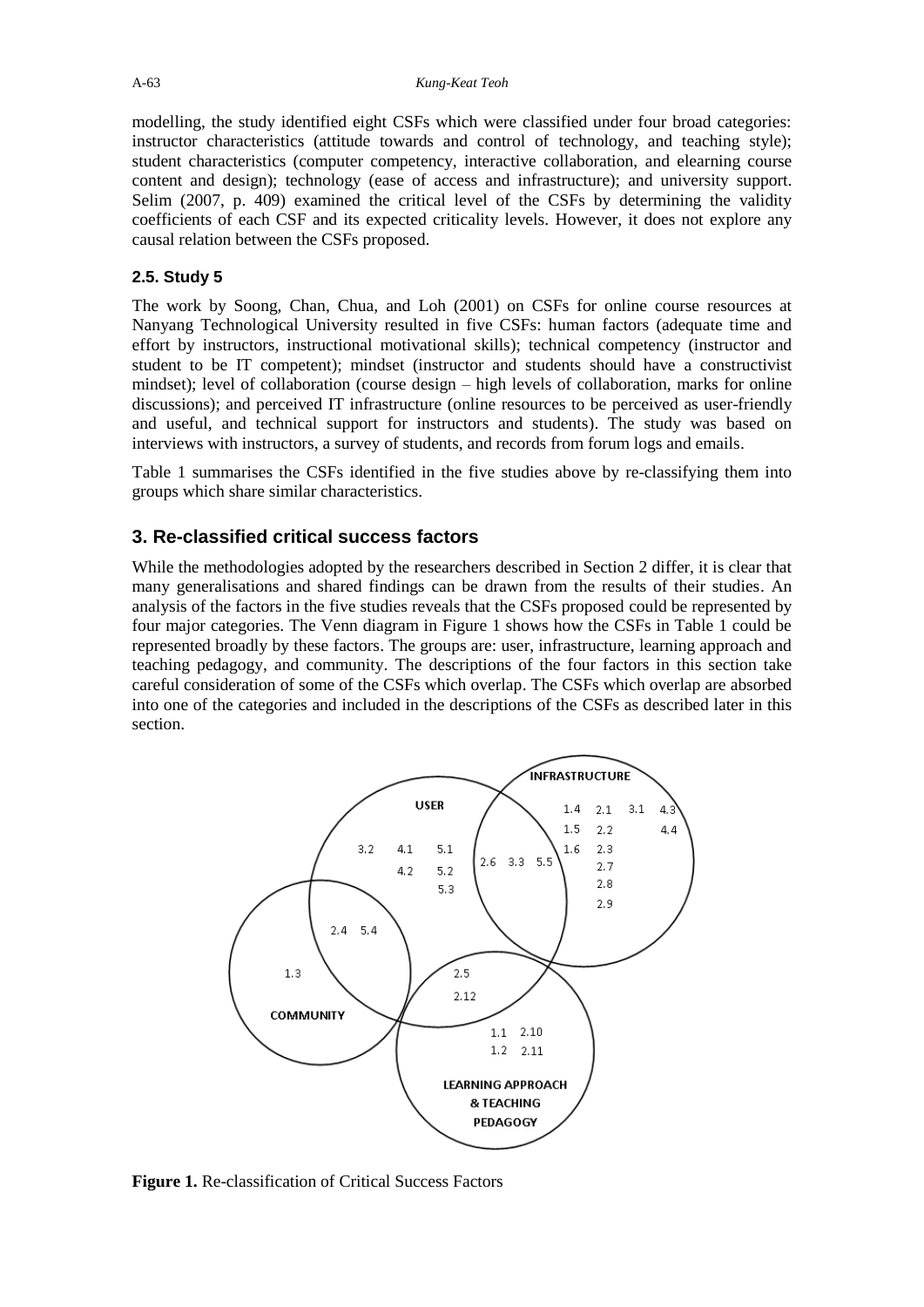**Table 1**. Summary of CSF Studies in eLearning and mLearning

|                                                | Study 1                                                                                                                                                                                | Study 2                                                                                                                                                                                                                                                             | Study 3                                                                                                                                                        | Study 4                                                                                                                                                                                      | Study 5                                                                                                                                                                                                                                                                 |
|------------------------------------------------|----------------------------------------------------------------------------------------------------------------------------------------------------------------------------------------|---------------------------------------------------------------------------------------------------------------------------------------------------------------------------------------------------------------------------------------------------------------------|----------------------------------------------------------------------------------------------------------------------------------------------------------------|----------------------------------------------------------------------------------------------------------------------------------------------------------------------------------------------|-------------------------------------------------------------------------------------------------------------------------------------------------------------------------------------------------------------------------------------------------------------------------|
| <b>CSFs</b>                                    | (Cochrane, 2010; Cochrane &<br>Bateman, 2010)                                                                                                                                          | (Gathercoal, et al., 2002)                                                                                                                                                                                                                                          | (Volery & Lord, 2000)                                                                                                                                          | (Selim, 2007)                                                                                                                                                                                | (Soong, et al., 2001)                                                                                                                                                                                                                                                   |
| Infrastructure                                 | 1.1 Appropriate choice of<br>mobile devices and Web<br>2.0 social software<br>1.2 Technological and<br>pedagogical support<br>1.3 Allowing time for developing<br>an ontological shift | 2.1 Information services<br>cooperation<br>2.2 Administrative support<br>Technology infrastructure<br>2.3<br>2.7<br>Implementation milestones<br>2.8 Training and help<br>resources<br>2.9 Faculty commitment<br>2.6 "Implementing force" and<br>project champions* | 3.1 Technology (Ease of access<br>and navigation, interface<br>design, level of interaction)<br>3.3 Previous use of technology<br>from students' perspectives* | 4.3 Information technology<br>(ease of access,<br>infrastructure)<br>4.4 University support                                                                                                  | 5.5 Perceived IT infrastructure<br>(online resources to be<br>perceived as user-friendly<br>and useful, and technical<br>support for instructors and<br>students)*                                                                                                      |
| User                                           |                                                                                                                                                                                        |                                                                                                                                                                                                                                                                     | 3.2 Instructor (attitudes<br>towards students.<br>instructor technical<br>competence, and<br>classroom interaction)                                            | 4.1 Instructor (attitude towards<br>and control of technology,<br>teaching style)<br>4.2 Student (computer<br>competency, interactive<br>collaboration, and elearning<br>content and design) | 5.1 Human factors (adequate<br>time and effort by<br>instructors, instructional<br>motivational skills)<br>5.2 Technical competency<br>(instructor and student to<br>be IT competent)<br>5.3 Mindset (instructor and<br>students should have<br>constructivist mindset) |
| Learning<br>Approach &<br>Teaching<br>Pedagogy | 1.1 The level of pedagogical<br>Integration<br>1.2 The level of lecturer<br>modeling of the<br>pedagogical use of the tools                                                            | 2.10 Standards- or competency-<br>based curriculum<br>2.11 Integrated curriculum<br>developed by teams of<br>faculty<br>2.5 Student learning-centred<br>culture*                                                                                                    |                                                                                                                                                                |                                                                                                                                                                                              |                                                                                                                                                                                                                                                                         |
| Community                                      | 1.3 Creating a supportive<br>learning community                                                                                                                                        | 2.12 Feedback provided by<br>supervisors and mentors<br>using webfolio*<br>2.4 Portfolio culture*                                                                                                                                                                   |                                                                                                                                                                |                                                                                                                                                                                              | 5.4 Level of collaboration<br>(course design - high<br>levels of collaboration<br>(marks for online<br>discussions)) *                                                                                                                                                  |

**\*** CSFs which may overlap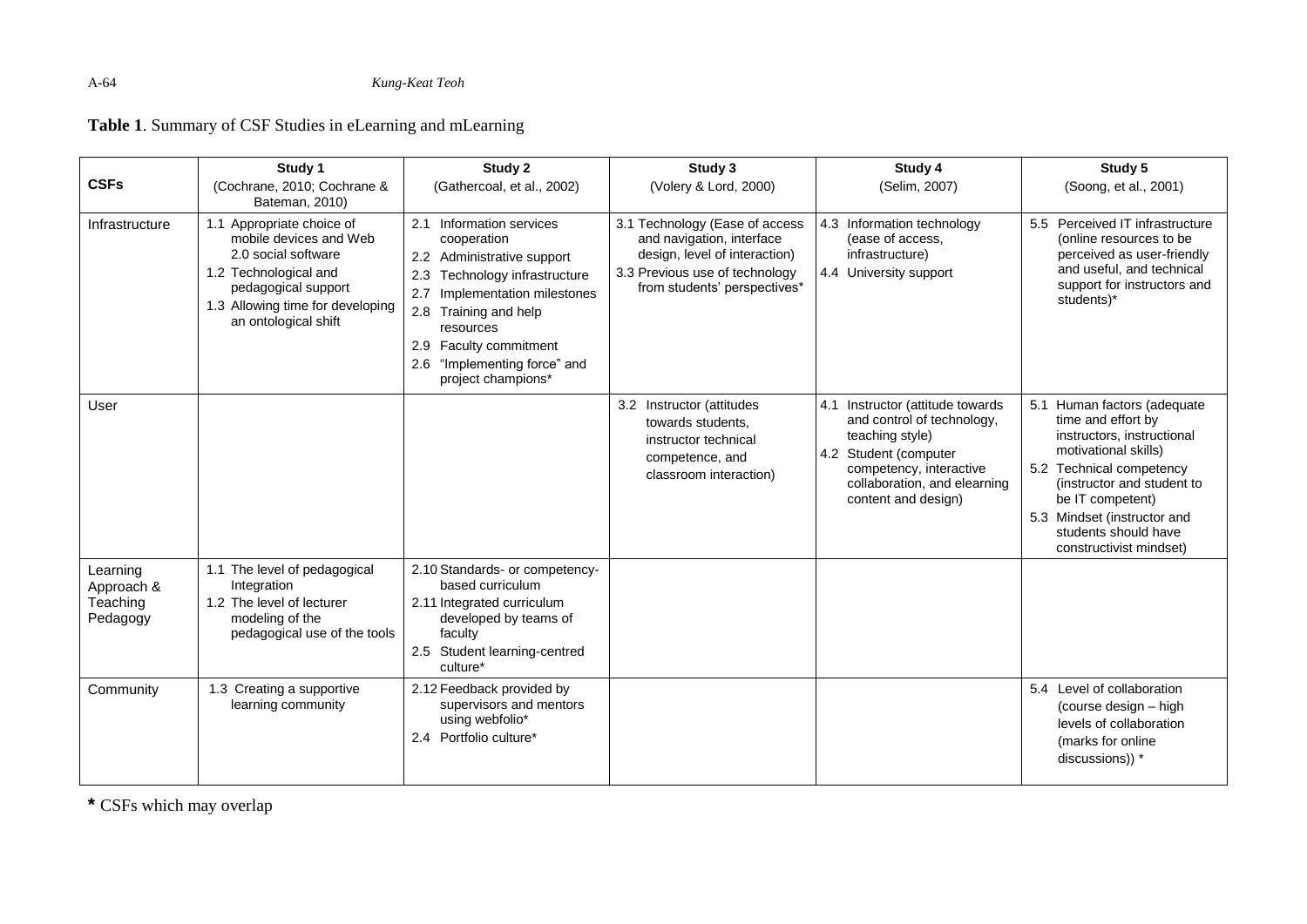#### **3.1. User**

The users of the system would include not only the owner of the portfolio, but also the members he or she shares it with or allows access. In the context of higher education, these members would also include teachers or instructors and other students (sometimes even the technicians who are given access to troubleshoot problems).

The users' previous experience in the use of information technology would play a significant role in the success of the ePortfolio process. If users are not familiar with information technology, they will need to be trained. The training will encompass not only the use of the ePortfolio applications, but may also include information technology skills such as the use of word processing software, operating systems, and the internet (Soong et al., 2001).

The success of the user will also depend largely on the users' motivation to use the ePortfolio system. Extrinsic motivation (Hrabe, Adamy, Milman, Washington, & Howard, 1998) for the users could tie closely to the teaching methodology factor, where the teacher or facilitator can offer various incentives for the use of the ePortfolio system, such as grades for time spent in the use of the application or an efficient feedback system (Hodges, 2004). Research has shown that intrinsic motivation tends to have a higher impact on student success in elearning (Martens, Gulikers, & Bastiens, 2004). However, intrinsic motivation would largely depend on the user, and could very well be related to other factors, such as community, social presence, and fun.

For a typical student user though, the challenge is not only learning how to use the system, but using it consistently and regularly. Likewise, the typical teacher user would also need to adapt his or her teaching style to the ePortfolio system (Selim, 2007). As an elearning facilitator, the teacher's role is important in acting as an example for the students.

#### **3.2. Infrastructure**

Infrastructure is a broad term which encompasses the hardware, software, and network of the system. Hardware would include any device used to access the ePortfolio software and the internet, such as a computer, an iPad, or even a mobile phone. Hardware would also include servers, which not only act as remote storage for data, but also store and run applications. The use of inappropriate hardware and technology might severely hamper the success of the ePortfolio project (Gathercoal et al., 2002, p. 34; Selim, 2007, p. 409).

The software would include any resident application or online application which runs the ePortfolio system. The software infrastructure would also include the design of the ePortfolio application. The design would need to take into consideration aspects such as ease of use, perceived usefulness, interface design, and other human–computer interaction aspects. Access to broadband either via wired or wireless means is the final requirement to run an ePortfolio system so that data can be shared with other users.

The infrastructure requires regular maintenance through a host of support services, including the information technology support services in the university, as well as help desk officers or trainers who would train and help users to solve any problems related to the ePortfolio systems. Users' perception of the support and infrastructure provided to them will foster more user confidence in the use of ePortfolios (Soong et al., 2001, p. 114).

Typical of any information system project, the infrastructure for ePortfolios should take into consideration the relevant managerial support required (Ward & Peppard, 2008, p. 128). These include the champions of the ePortfolio projects and steering committee (Ward & Peppard, 2008, p. 172).

#### **3.3. Learning approach and teaching methodology**

The use of ePortfolios requires a different approach to learning and teaching (Hamburg, Lindecke, & Thij, 2003). Research into ePortfolios has shown that it is best suited for reflective learning (Hughes, 2008; Lambert & Corrin, 2007; Meredith, 2010). The ePortfolio student will need to learn that an assignment is not an overnight piece of work, but a project which requires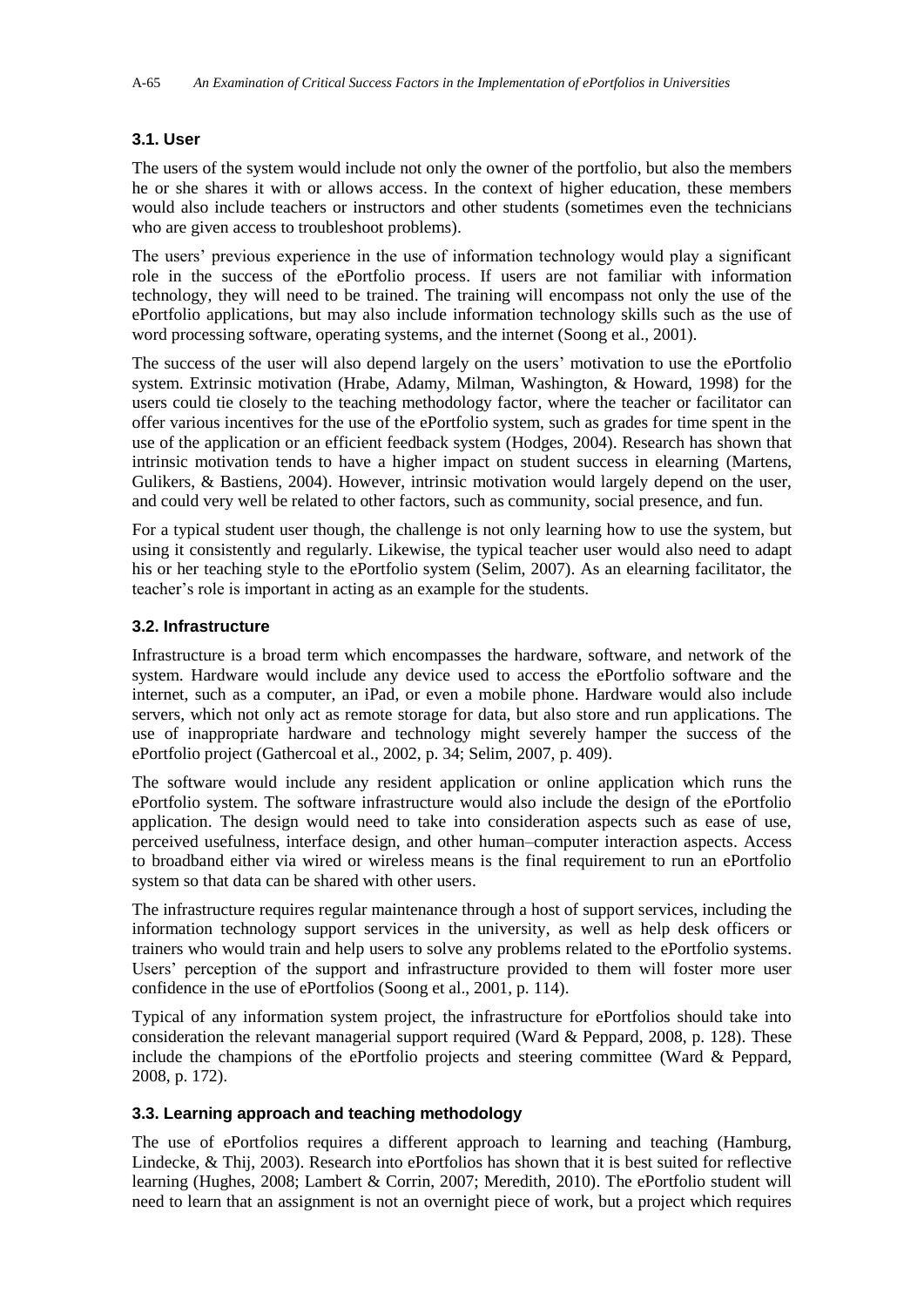ideas to be learned, formed, drafted, redrafted, and proofread, during which it is consistently reflected on for improvements. In order to inculcate such behaviour in students, assignments and projects will require constant progressive monitoring and assessment (Acosta & Liu, 2006, p. 19; Wyllie, 2010, p. 2).

In tandem with the reflective learning strategy often used for ePortfolios (Doig, Illsley, McLuckie, & Parsons, 2006, p. 164; Roberts et al., 2005, p. 6; Stefani, Mason, & Pegler, 2007), researchers often advocate the use of the constructivist approach to teaching (Gulbahar & Tinmaz, 2006; Soong et al., 2001). The constructivist approach is deemed suitable for the ePortfolio due to its student-centric nature (Read & Cafolla, 1999, as cited in Gulbahar & Tinmaz, 2006). Since reflective learning often requires students to spend time to think and redraft their work, the change of teaching approaches and methodologies could potentially mean a change of the respective syllabus or curriculum.

The different learning and teaching approaches to ePortfolios would mean a reassessment of evaluation techniques conventionally used in education. Unlike the typical paper-based assessment which is submitted before a deadline, the reflective style of an ePortfolio would be better suited to a progressive assessment, in which the teacher provides formative assessment on the "journey" of the project and not only on the end product. Other invited students can also make comments and participate by providing informal assessment to the owner of the portfolio. This may change the traditional marking scheme of a project significantly and marks could be awarded to different stages of the project, instead of just the finished product. The teacher may even allow the students' peers to co-assess the ePortfolio. Research (Chang & Tseng, 2009) has shown that even the student user can also be a self-assessor of his or her own work.

#### **3.4. Community**

Generally, community refers to the entire group of ePortfolio users that each user is linked to. The community centres on a user and includes other shared users in his or her ePortfolio network. The community is important because it plays a role to ensure that feedback, comments, and assessments are actively shared among its members. In this sense, the community's participation in the ePortfolio system builds the knowledge base for the general community (Thomas, 2005). For example, research by Drouin (2008) shows that students who participate actively in discussion boards tend to demonstrate a stronger sense of community. In an ePortfolio system, a passive community would result in poor communication and low interaction among members, limiting crucial information which could potentially allow the user to better reflect on his or her portfolio. On the other hand, a community which is overzealous could also provide information overload, or inaccurate or mixed feedback which may confuse the student user. Therefore, the teacher as the gatekeeper of information (Cobbah, 2004, as cited in Abuzaid, 2007) needs to control and monitor the feedback to ensure that the community contributes constructively and thrives healthily.

In the context of community, the culture of the users as a whole also needs to be considered. A community which has poor motivation or is not engaged will result in the project losing momentum. At the same time, a collectivist community would behave very differently as compared to an individualistic community. In this sense, the community members' frustrations, perseverance, and commitment need to be monitored closely by the teacher.

# **4. CSFs from social networks and website usability studies**

The five studies examined in Section 2 do not take into consideration possible CSFs from website usability and studies of social networks. As ePortfolios in universities are often implemented in a web environment, the previous studies of website usability should not be ignored. ePortfolios also share many similar characteristics with social networks: they are primarily used to store and showcase information, and are a medium of communication within a user's social or academic network. Hence, the investigations on the success factors of social network applications should also be taken into consideration.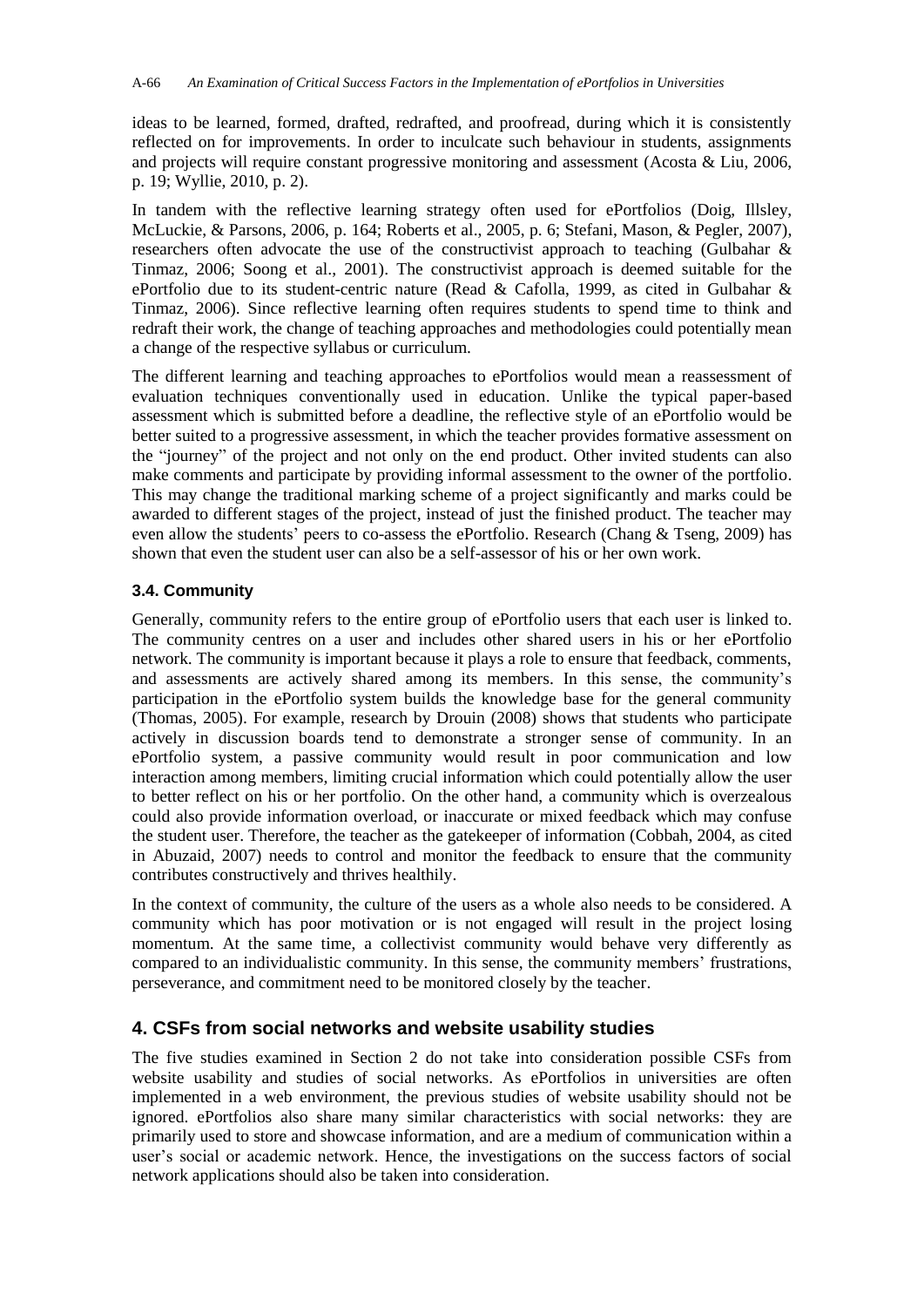Two other factors from previous research, found to significantly impact web experience, are social presence and fun.

#### **4.1. Social presence**

The social presence theory was first proposed by Short, Williams, and Christie in 1976, who advocated that it measures the degree or quality of "being there" between two or more users in a communication medium (as cited in Lowenthal, 2009, p. 127). In short, the higher the social presence, the more involved the users in the communication process. Researchers (Allmendinger, 2010; Kehrwald, 2008; Lowenthal, 2009; Rouke, Anderson, Garrison, & Archer, 2001) have concluded that social presence plays an important role in the success of elearning. Hamburg et al. (2003) argue that social presence is especially important in elearning due to the lack of non-verbal strategies (used in face-to-face communication, such as gesture and facial expression) in web-based communications. Social presence is closely associated with connectedness, which could arguably be developed by the act of sharing (Bolliger & Shepherd, 2010), by for example, the sharing of an experience. As sharing is an important element in ePortfolio systems, the role of social presence is a crucial CSF to consider in the implementation of ePortfolio projects. To prevent the sharing of ePortfolios from turning into mere individual showcases, instructors should ensure that reflective learning takes place (Greenberg, 2004, p. 33).

Social presence has also been found to be the key ingredient of the success of social network sites such as Friendster and Facebook (Chiu, Cheung, & Lee, 2008, p. 72). Social network sites "provide users with a profile space, facilities for uploading content (e.g. photos, music), messaging in various forms and the ability to make connections to other people" (Joinson, 2008, n.p.). In this respect, an ePortfolio site generally does the same in that it provides a space for users to upload and share documents made up of assignments, projects, and essays, and allows communication with other users. Greenberg (2004) elaborates that ePortfolios act as a "catalyst" to evoke feedback on students' work, "for communication and interaction with teachers, mentors, peers, colleagues, friends, and family" (p. 28). Research by Bumgarner (2007) shows that voyeurism and exhibitionism are some of the main motivations for using Facebook. In the same manner, one could argue that one of the main motivations to use ePortfolio may very possibly be the ability for a user to show off his or her projects to members of his or her social network. This is evidenced by research which suggests that ePortfolio users showcase their work as a form of reflective learning (Barrett, 2010, p. 6). The importance of showcasing an ePortfolio led researchers (Kheng, Ho, Cheng, & Ling, 2005, p. 3) to suggest that showcasing reflects an ePorfolio users' competence.

#### **4.2. Fun**

Researchers who examined the CSFs for elearning and mlearning seemed to have omitted a rather crucial factor – fun. The importance of fun as a success factor for ePortfolios should be seriously considered, as the primary users of the application are mostly young university students, who may quickly lose interest in the use of the application, should they find it dull. Research also indicates that students' feedback on *early* designs of ePorfolios has shown that they generally do not find it fun (Chau, 2007; Cotterill, McDonald, Drummond, & Hammond, 2004). A simple example of fun in elearning could be humour (Taran, 2005), an apt motivation for elearning.

Fun is important because it diminishes the problem of remoteness in elearning (Neal, Perez, & Miller, 2005), where students tend to learn in isolation without the company of other students. It should be noted that, while Soong et al. (2001, p. 108) made mention of "enjoyment" in their model, this factor was listed as a product of the CSFs, but not a CSF in itself. This contradicts a study by Agarwal and Smith (2000), which reported an association between "playfulness" and "cognitive absorption" in the use of the World Wide Web. The findings by Agarwal and Smith suggest that an ePortfolio which is fun can engage users. This is further supported by research which found that users generally reported ePortfolios as enjoyable and fun to use (Duke, 2010, p. 91; Smallwood & Hartnell-Young, p. 312). Duke (2010, p. 96) also reported an association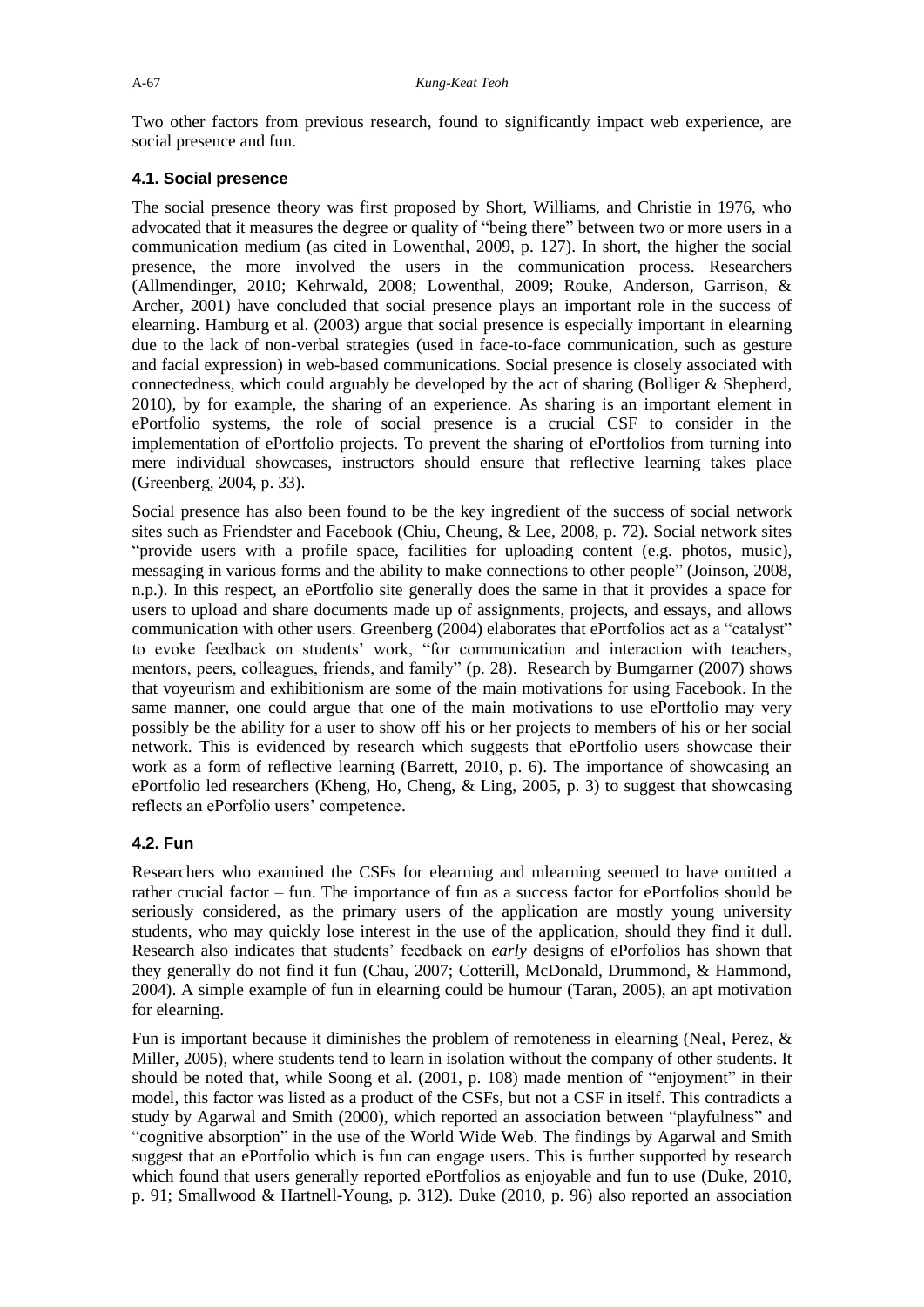between the "fun" factor and users' motivation to continue the use of ePortfolios. In summary, the literature above suggests strongly that fun should be considered as a CSF for ePortfolios.

Collectively, the proposed CSFs can be described in the diagram below (Figure 2):



**Figure 2**. Critical Success Factors for ePortfolio

# **5. Conclusion**

This study was motivated by the current interest in ePortfolios in tertiary education institutions. It attempts to apply the concept of CSF from the knowledge management domain to ePortfolio. It does so by summarising the results of previous CSF research on elearning and mlearning and proposing two new CSFs which are based primarily on successful social network applications and usability studies. This resulted in a total of six possible CSFs to be considered for ePortfolio implementations. Further testing using the typical methodologies in CSF studies using various qualitative and quantitative methods (Ward & Peppard, 2008, p. 139) is necessary to validate the effectiveness of the proposed CSFs for ePortfolio implementations in universities.

A few implications follow the proposal of the CSFs for ePortfolios. First, the six CSFs should provide a good guideline for a teacher who intends to implement ePortfolio in a tertiary programme. The CSFs can act as a checklist to ensure that ePortfolio projects potentially meet the necessary critical factors before implementation. Educators can also periodically check the factors to ensure that they are consistently in control throughout the ePortfolio project. Second, the critical success factors can be used to benchmark the success of an ePortfolio project against other ePortfolio projects by allocating weights to each factor as a form of measurement for a decision matrix or weighted decision table.

Further research to develop standard weights for all CSFs for decision criteria could be conducted in the future so that some form of weighted scores could be calculated before the start of an ePortfolio project to gauge its probability of success. In addition, further research to quantify and confirm the significance, correlation, and regression of the factors could reveal interesting results.

In conclusion, the objective of this paper is to propose a complete set of CSFs for ePortfolio projects in tertiary institutions. Considering the increasing popularity of ePortfolios as tools for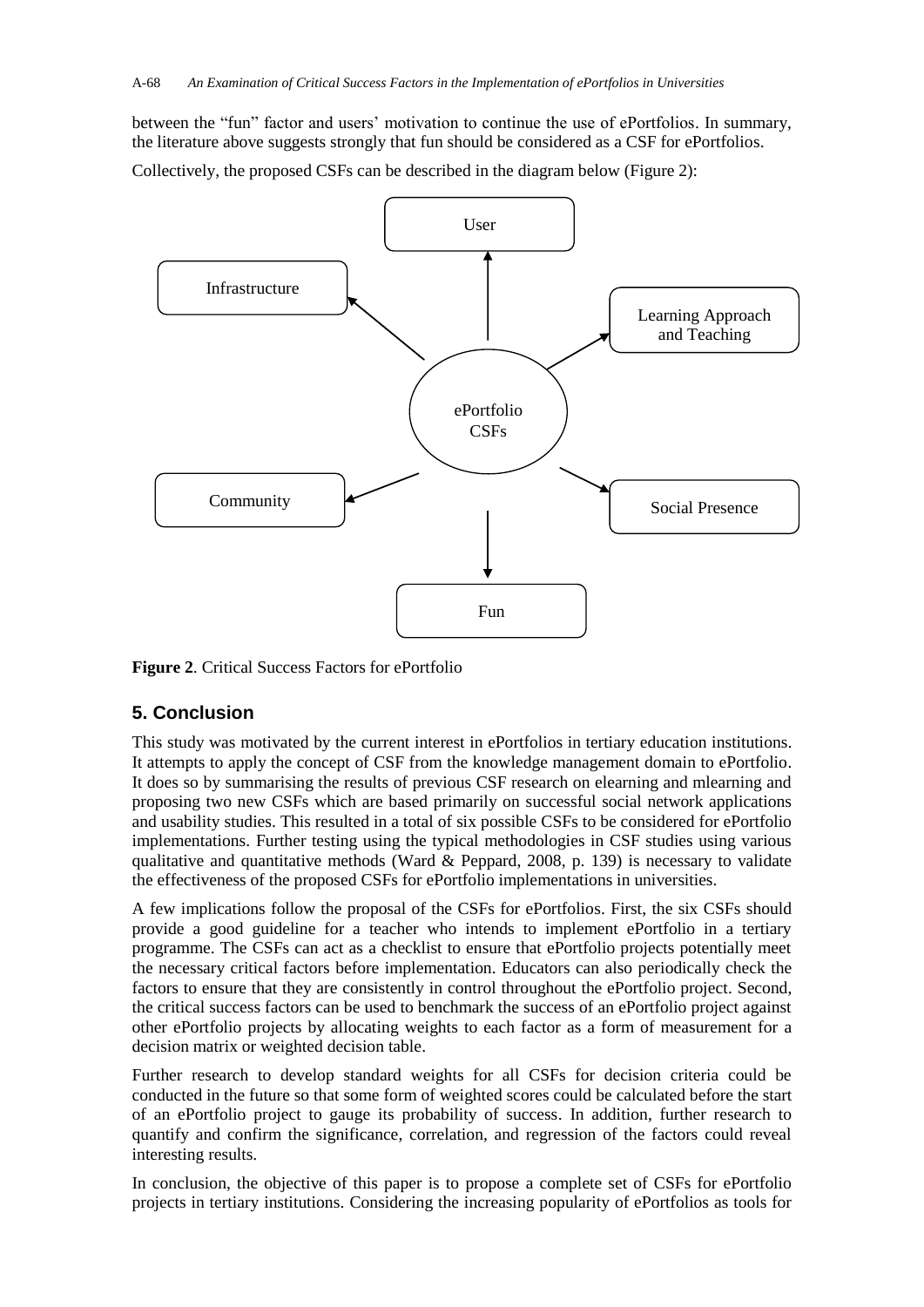teaching and learning, it is worth exploring the CSFs prior to and during the implementation of an ePortfolio system.

## **Reference List**

- Abuzaid, R. A. S. (2007, May). *The usage of educational e-resources in developing countries: A case study of implementation in Saudi Arabia*. Paper presented at Redesigning Pedagogy: Culture, Knowledge and Understanding Conference, Singapore.
- Acosta, T., & Liu, Y. (2006). ePortfolios: Beyond assessment. In A. Jafari & C. Kaufman (Eds.). *Handbook of research on ePortfolios* (pp. 15-23). Hershey, PA: Idea Group Reference.
- Agarwal, R., & Smith, R. H. (2000). Time flies when you are having fun: Cognitive absorption and beliefs about information technology usage. *MIS Quarterly, 24*(4), 665-694. Retrieved from<http://www.jstor.org/pss/3250951>
- Allmendinger, K. (2010). Social presence in synchronous virtual learning situations: The role of nonverbal signals displayed by avatars. *Educational Psychology Review, 22*(1), 41-56. doi: 10.1007/s10648-010-9117-8
- Barker, A., Krull, G., & Mallinson, B. (2005, October). *A proposed theoretical model for m-Learning adoption in developing countries.* Paper presented at the mLearn 2005, Cape Town, South Africa.
- Barker, K. C. (2006). *Environmental scan: Overview of the ePortfolio in general and in the workplace specifically*. Retrieved September 8, 2011, from <http://www.futured.com/documents/LIfIABackgroundePforSkilledImmigrants.pdf>
- Barrett, H., & Carney, J. (2005). *Conflicting paradigms and competing purposes in electronic portfolio development. Educational Assessment.* Retrieved from <http://electronicportfolios.org/portfolios/LEAJournal-BarrettCarney.pdf>
- Barrett, H. C. (2010). Balancing the two faces of ePortfolios. *Educaçao, Formaçao & Tecnologias, 3*(1), 6-14. Retrieved from <http://electronicportfolios.org/portfolios/LEAJournal-BarrettCarney.pdf>
- Bolliger, D. U., & Shepherd, C. E. (2010). Student perceptions of ePortfolio integration in online courses. *Distance Education, 31*(3), 295-314. Retrieved from doi:10.1111/j.1467- 8535.2008.00885.x
- Botterill, M., Allan, G., & Brooks, S. (2008, November-December). *Building community: Introducing ePortfolios in university education.* Paper presented at Australasian Society for Computers in Learning in Tertiary Education ASCILITE 2008, Melbourne, Australia.
- Brown, M. (2008, October). *An eportfolio in initial teacher education: Reflecting on the pillars of learning*. Paper presented at the IADIS International Conference elearning 2008, Amsterdam, The Netherlands.
- Bumgarner, B. A. (2007). You have been poked: Exploring the uses and gratifications of Facebook among emerging adults. *First Monday, 12*(11). Retrieved from <http://firstmonday.org/htbin/cgiwrap/bin/ojs/index.php/fm/article/viewArticle/2026/1897>
- Calderon, M. A. M., & Hernandex, F. X. S. (2006, April). *Implementing an ePorfolio system through non academic areas.* Paper presented at the Virtual Educa 2006, Bilbao, Spain.
- Chang, C. & Tseng, K. (2009). Use and performances of web-based portfolio assessment. *British Journal of Educational Psychology, 40*(2), 358-370. doi:10.1111/j.1467- 8535.2008.00885.x
- Chau, J. (2007, December). *A developer's challenges on an e-portfolio journey*. Paper presented at the ASCILITE, Singapore. Retrieved from <http://www.ascilite.org.au/conferences/singapore07/procs/chau.pdf>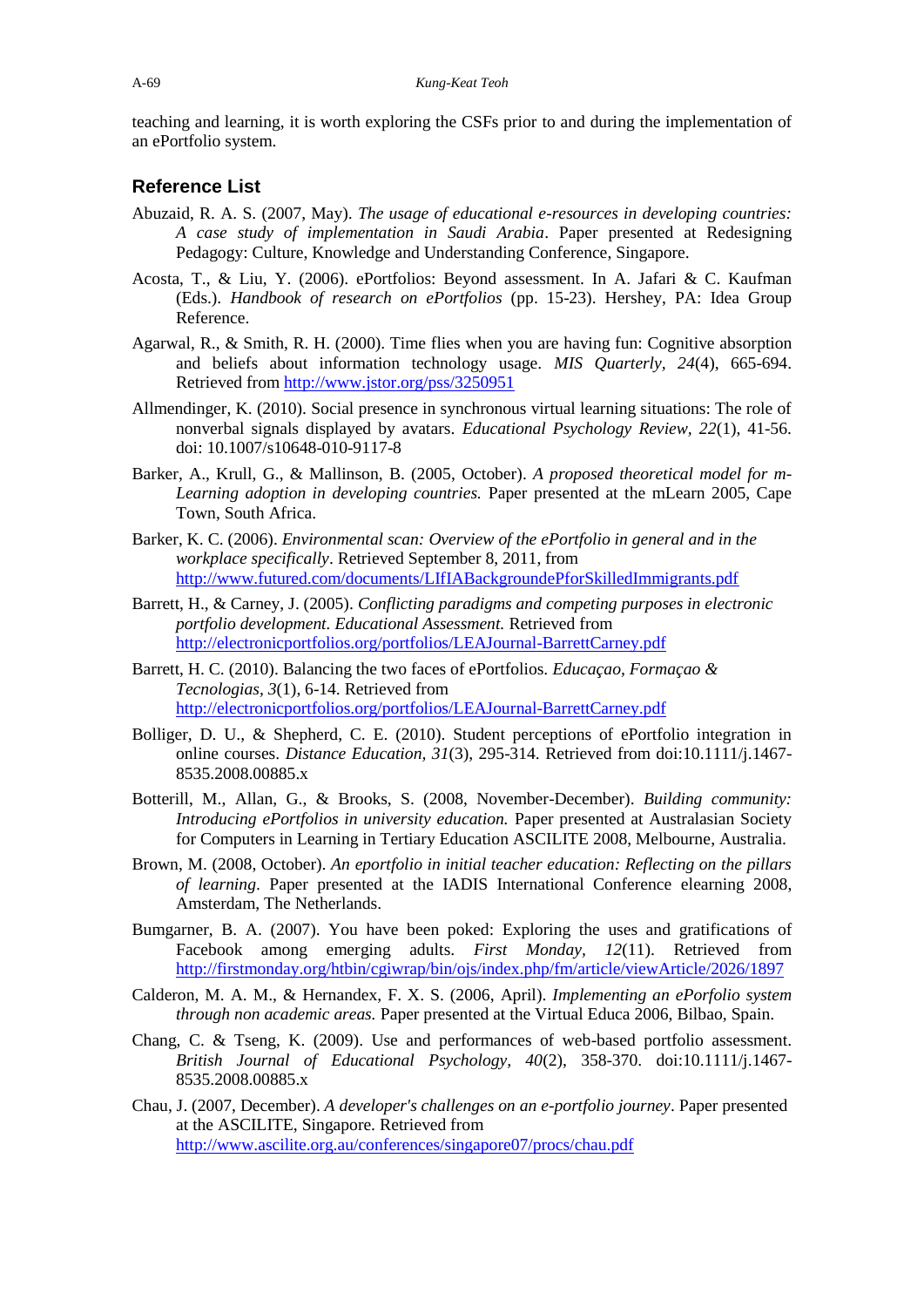- Chau, J., & Cheng, G. (2010). Towards understanding the potential of e-portfolios for independent learning: A qualititive study. *Australasian Journal of Educational Technology,*  26<sup>(7)</sup>, 932-950. Retrieved from <http://www.ascilite.org.au/ajet/ajet26/chau.pdf>
- Chiu, P.Y., Cheung, C. M. K., & Lee, M. K. O. (2008). Online social networks: Why do "we" use Facebook? In M. D. Lytras, J. M. Carroll, E. Damiani, R. D. Tennyson, D. Avison, G. Vossen & P. Ordonez De Pablos (Eds.), *The open knowlege society. A computer science and information systems manifesto* (Vol. 19, pp. 67-74). Berlin: Springer.
- Cochrane, T. (2010, October). *An mlearning journey: Mobile Web 2.0 critical success factors*. Paper presented at the MLearn 2010: the 9th International Conference on Mobile Learning, Valletta, Malta.
- Cochrane, T., & Bateman, R (2010, March). *Reflections on 3 years of mlearning implementation (2007-2009)*. Paper presented at the International Conference in Mobile Learning, Porto, Portugal.
- Cotterill, S. (2008). *What is an ePortfolio?* Retrieved June 27, 2011, from <http://www.epics.ac.uk/?pid=174>
- Cotterill, S., McDonald, T., Drummond, P., & Hammond, G. (2004, October). *Design, implementation and evaluation of a 'generic' ePortfolio: the Univerisity of Newcastle Upon Tyne experience*. Paper presented at the ePortfolios, La Rochelle.
- Doig, B., Illsley, B., McLuckie, J., & Parsons, R. (2006). Using ePortfolios to enhance reflective learning and development. In A. Jafari & C. Kaufman (Eds.). *Handbook of research on ePortfolios* (pp. 158-167). Hershey: Idea Group Reference.
- Dorninger, C., & Schrack, C. (2007, September). *ePortfolios in education - Learning tools or means of assessment?* Paper presented at the Interactive Conference on Computer Aided Learning, Villach, Austria.
- Dorninger, C., & Schrack, C. (2008). Future Learning Strategy and ePortfolios in Education. In M. Kendall & B. Samways (Eds.). *Learning to Live in the Knowledge Society* (Vol. 281, pp. 227-230). Boston: Springer.
- Drouin, M. A. (2008). The relationship between students' perceived sense of community and satisfaction, achievement, and retention in an online course. *Quarterly Review of Distance Education, 9*(3), 267-284. Retrieved from <http://search.proquest.com/docview/231179836?accountid=10910>
- Duke, R. A. (2010). *Students' learning experiences with the Web 2.0 Tool MyPortfolio: a case study of one high school classroom.* (Master dissertation, Victoria University of Wellington). Retrieved from<http://researcharchive.vuw.ac.nz/handle/10063/1302>
- Gathercoal, P., Love, D., Bryde, B., & McKean, G. (2002). On implementing web-based electronic portfolios. *Educause Quarterly, 25*(2), 29-37. Retrieved from <http://net.educause.edu/ir/library/pdf/eqm0224.pdf>
- Greenberg, G. (2004). The digital convergence: extending the portfolio model. *Educause Review, 39*(4), 28-37. Retrieved from <http://intranet.rave.ac.uk/quality/docs/LTR050107EDUCAUSEREVIEW.doc>
- Gulbahar, Y. & Tinmaz, H. (2006). Implementing project-based learning and e-portfolio assessment in an undergraduate course. *Journal of Research on Technology in Education, 38*(3), 309-327. Retrieved from <http://elearning.qataracademy.wikispaces.net/file/view/57.pdf>
- Hallam, G., Harper, W., McCowan, C., Hauville, K., McAllister, L., Creagh, T., et al. (2008). ePortfolio use by university students in Australia: Informing excellence in policy and practice (pp. 1-156): QUT, UNE, UW, UM, ALTC.
- Hamburg, I., Lindecke, C., & Thij, H. T. (2003, September). *Social aspects of elearning and blending learning methods*. Paper presented at the 4th European Conference e-Comm-Line, Bucharest.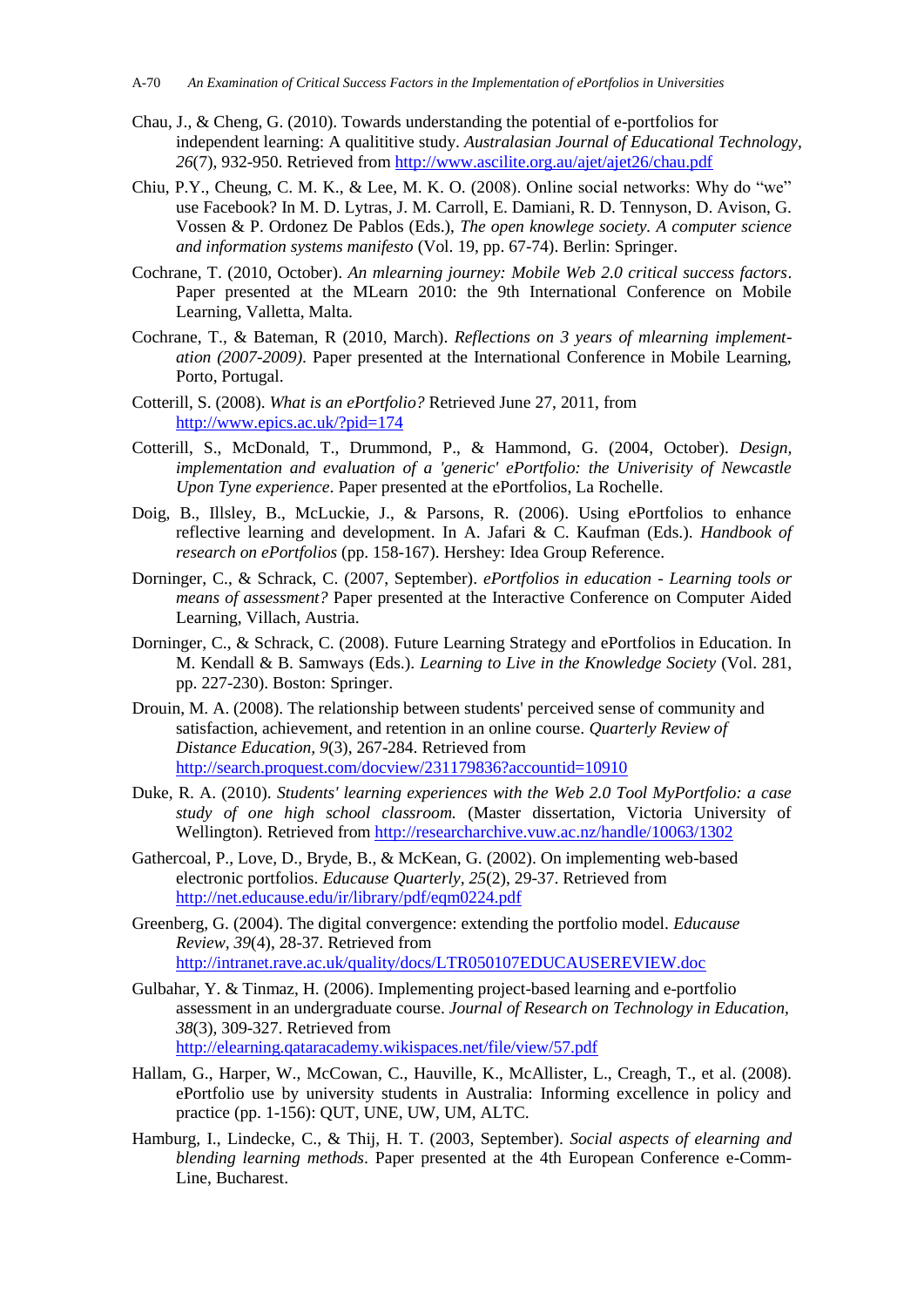- Herrington, A., & Herrington, J. (2007, November). *Authentic mobile learning in higher education*. Paper presented at the AARE 2007 International Educational Research Conference, Fremantle, Australia.
- Hodges, C. B. (2004). Designing to motivate: Motivational techniques to incorporate in elearning experiences. *The Journal of Interactive Online Learning, 2*(3), 1-7. Retrieved from<http://www.ncolr.org/jiol/issues/pdf/2.3.1.pdf>
- Hrabe, M. E., Adamy, P. H., Milman, N. B., Washington, L. A., & Howard, L. A. (1998, March). *Curry CONNECT: How online discourse created community for education students*. Paper presented at the Society for Information Technology & Teacher Education International Conference, Washington, DC.
- Hughes, J. (2008, November–December 2008). *Letting in the Trojan mouse: Using an eportfolio system to re-think pedagogy.* Paper presented at the Australasian Society for Computers in Learning in Tertiary Education ASCILITE 2008, Melbourne.
- Ishaya, T., & Wood, D. (2005, July). *Enhancing effective ePortfolios through agents.* Paper presented at the Fifth IEEE International Conference on Advanced Learning Technologies (ICALT '05), Santander, Cantabria.
- Ittelson, J. C. (2001). Building an E-dentity for each student. *Educause Quarterly, 4*, 43-45. Retrieved from<http://www.educause.edu/ir/library/pdf/EQM0147.pdf>
- Joinson, A. N. (2008, April). *'Looking at', 'Looking up' or 'Keeping up with' People? Motives and uses of Facebook*. Paper presented at the Conference on Human Factors in Computing Systems Florence, Italy.
- Kehrwald, B. (2008). Understanding social presence in text-based online learning environments. *Distance Education, 29*(1), 89-106. doi: 10.1080/01587910802004860
- Kheng, C. G., Ho, J., Cheng, T., & Ling, B. P. (2005, November). *Using ePortfolio in Singapore schools*. Paper presented at the International Conference on Computers in Education, Singapore.
- Lambert, S., & Corrin, L. (2007). Moving towards a university wide implementation of an ePortfolio tool. *Australasian Journal of Educational Technology, 23*(1), 1-16. Retrieved from<http://www.ascilite.org.au/ajet/ajet23/lambert.html>
- Laudon, K. C., & Laudon, J. P. (2006). *Management information systems* (9th ed.). Upper Saddle River, N.J.: Pearson.
- Love, D., McKean, G., & Gathercoal, P. (2004). Portfolios to Webfolios and beyond: Levels of Maturation. *Educause Quarterly, 27*(2), 24-37. Retrieved from [http://www.educause.edu/EDUCAUSE+Quarterly/EDUCAUSEQuarterlyMagazineVolu](http://www.educause.edu/EDUCAUSE+Quarterly/EDUCAUSEQuarterlyMagazineVolum/PortfoliostoWebfoliosandBeyond/157290) [m/PortfoliostoWebfoliosandBeyond/157290](http://www.educause.edu/EDUCAUSE+Quarterly/EDUCAUSEQuarterlyMagazineVolum/PortfoliostoWebfoliosandBeyond/157290)
- Lowenthal, P. R. (2009). The evolution and influence of social presence theory on online learning. In T. T. Kidd (Ed.). *Online education and adult learning: New frontiers for teaching practices* (pp. 124-139). Hershey, PA: IGI Global.
- Martens, R. L., Gulikers, J., & Bastiens, T. (2004). The impact of intrinsic motivation on elearning in authentic computer tasks. *Journal of Computer Assisted Learning, 20*, 368- 376. doi: 10.1111/j.1365-2729.2004.00096.x
- McAllister, L., Hallam, G., & Harper, W. (2008, June). *The ePortfolio as a tool for lifelong learning: Contextualising Australian Practice.* Paper presented at the International Lifelong Learning Conference 2008, Yeppoon, Queensland.
- Meredith, C. (2010). Teaching reflective skills and PDP to international students: How effective is the use of PebblePad? [Research Notes]. *Brookes eJournal of Learning and Teaching, 2*(5). Retrieved from [http://bejlt.brookes.ac.uk/article/teaching\\_reflective\\_skills\\_and\\_pdp\\_to\\_international\\_stu](http://bejlt.brookes.ac.uk/article/teaching_reflective_skills_and_pdp_to_international_students_how_effective_/#Abstract) [dents\\_how\\_effective\\_/#Abstract](http://bejlt.brookes.ac.uk/article/teaching_reflective_skills_and_pdp_to_international_students_how_effective_/#Abstract)
- Neal, L., Perez, R., & Miller, D. (2005, April). *eLearning and fun*. Paper presented at the Human Factors in Computing (CHI), Portland, Oregon.